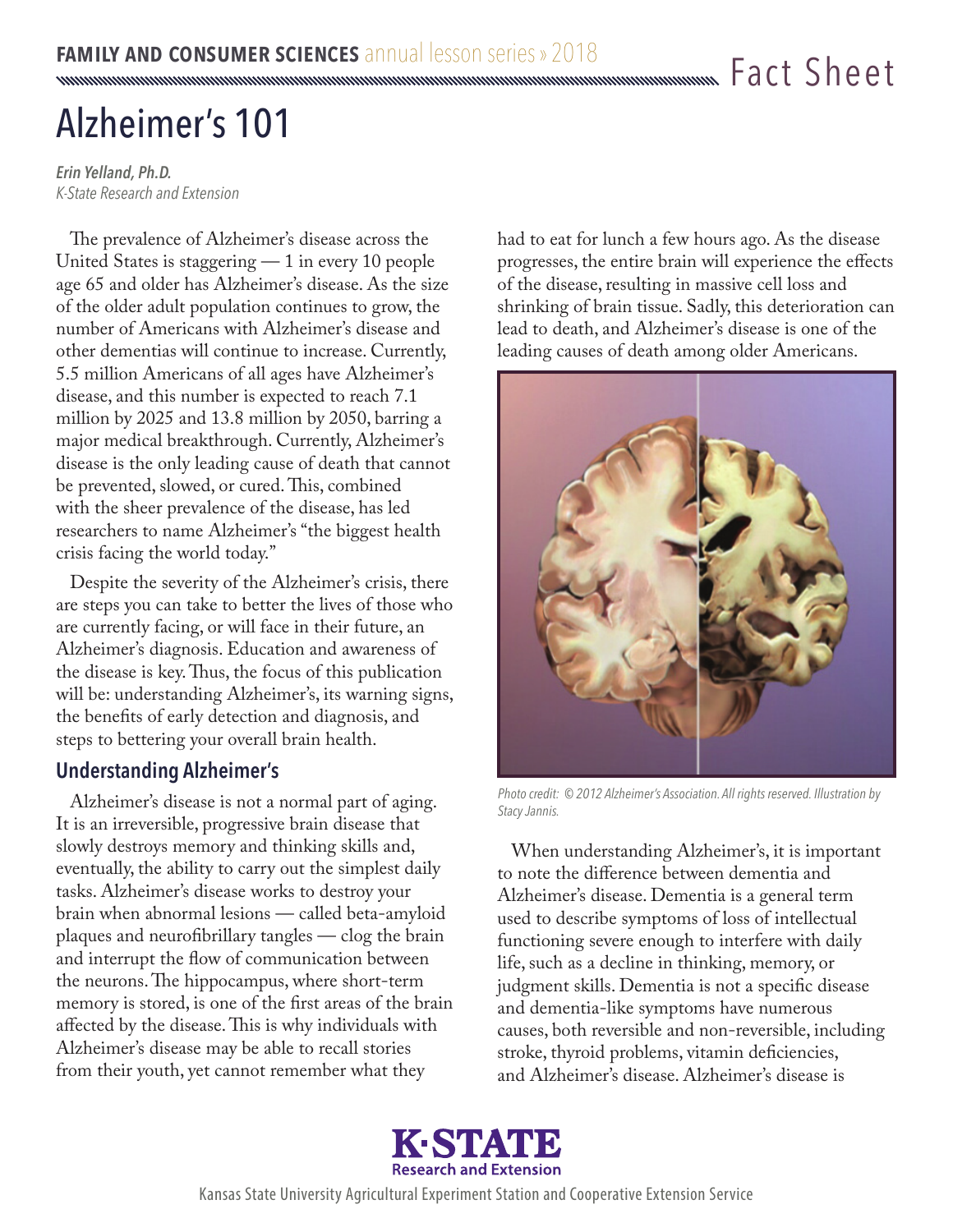#### *Alzheimer's 101*

the leading cause of dementia-like symptoms, accounting for 60 to 80 percent of all dementia cases. Alzheimer's disease is the cause, and dementia is a symptom of the disease.

# **The 10 Warning Signs of Alzheimer's Disease**

Researchers strongly believe that early detection of Alzheimer's disease will be a key to understanding how to prevent, slow, and ultimately stop the disease in the future. The first step to early detection is understanding the 10 warning signs of the disease, as defined by the Alzheimer's Association:

# 1. Memory loss that disrupts daily life.

A common sign of Alzheimer's disease is memory loss, especially the inability to remember recently-learned information. Individuals with Alzheimer's disease may begin to forget important dates or events, ask more questions, repeat information, and rely more frequently on sticky notes to help them remember things.

*What's a typical age-related change?* Forgetting someone's name, but remembering it later.

# 2. Challenges in planning or solving problems.

Some individuals with Alzheimer's disease will struggle to concentrate, follow a plan or recipe, or work with numbers. Because of these challenges, some tasks may take much longer to complete than usual.

*What's a typical age-related change?* Making occasional errors when balancing a checkbook or preparing a recipe.

### 3. Difficulty completing familiar tasks at home, at work, or at leisure.

Some individuals with Alzheimer's disease will have difficulty driving to a familiar location, completing tasks at work, or remembering how to play a favorite game.

*What's a typical age-related change?* Occasionally needing help remembering how to do something, such as logging into an online account or changing the settings on a cell phone.



# 4. Confusion with time or place.

Individuals with Alzheimer's disease can easily lose track of dates, the passage of time, and the seasons. Especially as the disease progresses, an Alzheimer's sufferer may forget where they are, why they are there, and how they got there.

*What's a typical agerelated change?* Occasionally forgetting the day of the week, but remembering it later.

### 5. Trouble understanding visual images and spatial relationships.

Some individuals with Alzheimer's disease will struggle to read, judge the distance between themselves and another object or person, and determine differences in color or contrast.

*What's a typical age-related change?* Vision changes related to an eye disease, such as cataracts or glaucoma.

### 6. New problems with words in speaking or writing.

People with Alzheimer's disease may have trouble following and participating in a conversation. They might seem disinterested, repeat themselves when speaking, or call items or people by the wrong name.

*What's a typical age-related change?* Sometimes struggling to find the correct name for someone or something.

#### 7. Misplacing things and losing the ability to retrace steps.

People with Alzheimer's disease can often put items in odd and unusual places — such as placing shoes in the freezer or pantry. They also might lose or misplace things, and will not be able to go back over their steps to find them again.

*What's a typical age-related change?* Losing something from time to time, but remembering where it is later.

nominimumpung mengantukan dan kemukan berakaman pada tahun 1999 dan kemukan dan menjadi kemukan dan pengantana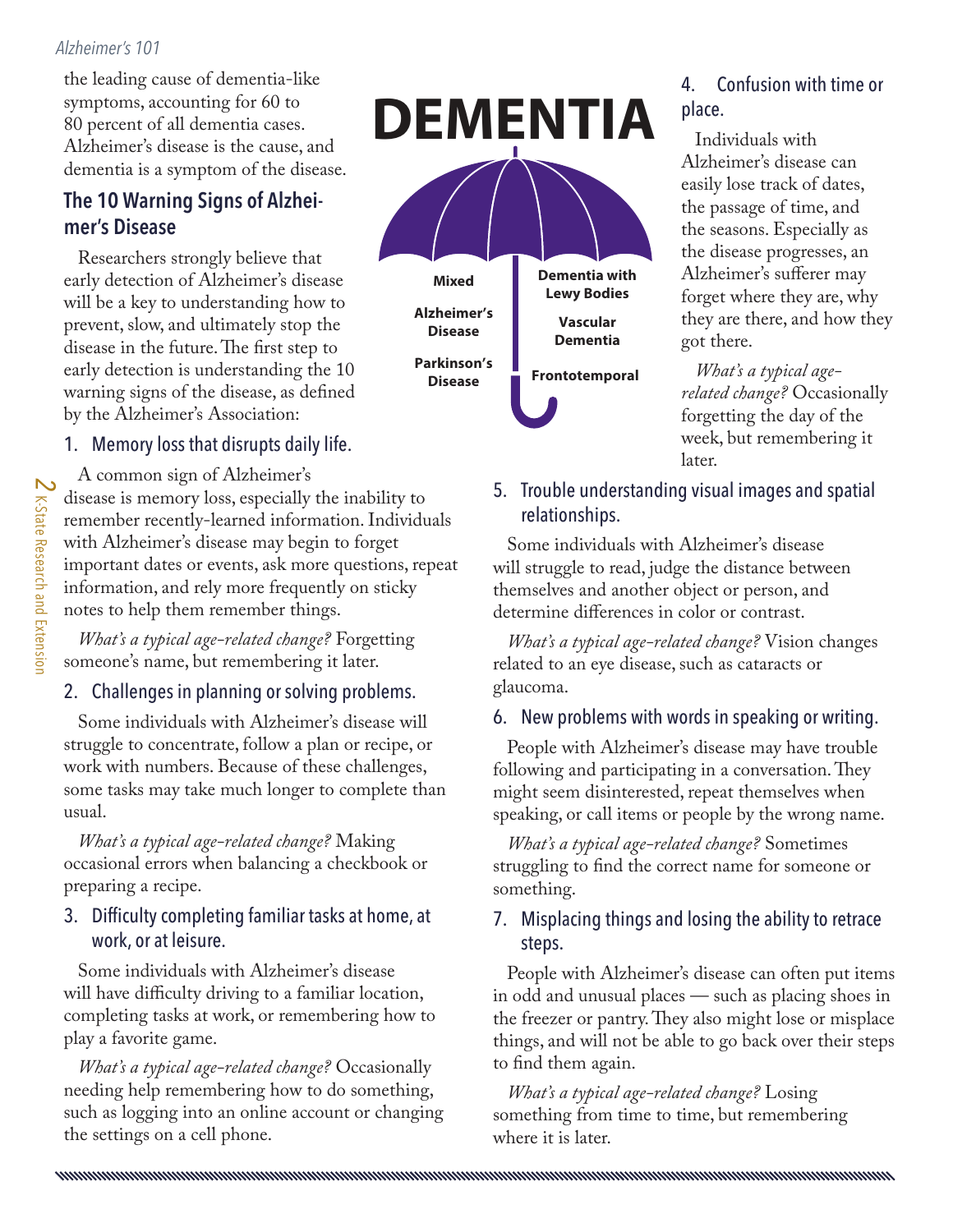### 8. Decreased or poor judgment.

A person with Alzheimer's disease can exhibit poor decision-making. They may give large amounts of money to telemarketers or charities, or they might stop taking care of their own personal hygiene.

*What's a typical age-related change?* Making a bad choice once in a while.

#### 9. Withdrawal from work or social activities.

Some individuals with Alzheimer's disease will begin to back away from family events, sports, other hobbies, or work projects. They might begin to forget the names of individuals, the rules of a game, or how to perform their work tasks. Losing your memory can be scary, and sufferers may avoid being social because of these changes.

*What's a typical age-related change?* Occasionally feeling weary of social activities.

#### 10. Changes in mood and personality.

Individuals with Alzheimer's disease may experience mood and personality changes; they can become easily upset and feel confused, suspicious, depressed, fearful, or anxious. It can be difficult and uncomfortable for them to visit people or places, especially those that are outside of their comfort zone.

*What's a typical age-related change?* Feeling irritable when something does not go as planned.

Every individual who suffers from Alzheimer's disease may experience one or more of these warning signs to varying degrees. If you notice any of these warning signs in yourself or a loved one, please see a doctor as soon as possible. It may not be Alzheimer's disease, but if it is, there are numerous benefits to early detection and diagnosis.

# **The Benefits of Early Detection and Diagnosis**

Educating yourself and your loved ones is currently the most powerful tool you can have for living a life with Alzheimer's disease. Although we are awaiting a medical breakthrough that will prevent, treat, or cure the disease, there are many benefits to early detection and diagnosis. You can:

- learn and understand the disease process;
- receive better, more informed medical care;
- receive the maximum benefit from available symptomatic treatments,
- participate in clinical trials;
- build your own care team;
- plan your own future healthcare, including completing your advance health-care directives;
- explore resources in your community and online;
- remain independent for a longer period of time and address safety issues in your home;
- plan for your financial future; and
- reduce burden and stress on your family members and loved ones.

By taking an active role in your own health care through invaluable early detection and diagnosis, you can help improve your future well-being and prepare yourself and your loved ones for what is to come.

# **Steps to Better Brain Health**

Although Alzheimer's disease cannot be prevented, slowed, or cured, there are numerous steps you can take to live an overall brain-healthy lifestyle. Doing so can improve your overall health and well-being, but may also reduce your risk of cognitive decline as you age. It is best to adopt these practices early, and to practice them throughout your entire life — but, it is never too late to adopt a healthy lifestyle.

#### **According to the Alzheimer's Association, there are 10 ways to love your brain:**

- 1. **Break a sweat.** Engage in regular exercise for at least 150 minutes per week.
- 2. **Hit the books.** Take a class online or at your local community center. Formal education at any age can help reduce your risk of cognitive decline.
- 3. **Butt out.** Smoking cigarettes increases your risk for numerous health concerns, including cognitive decline. Quit smoking now.
- 4. **Follow your heart**. Risk factors for cardiovascular disease — such as high blood pressure and obesity — also increase your risk for cognitive decline. Living a heart-healthy lifestyle is also best for your brain.

*3*